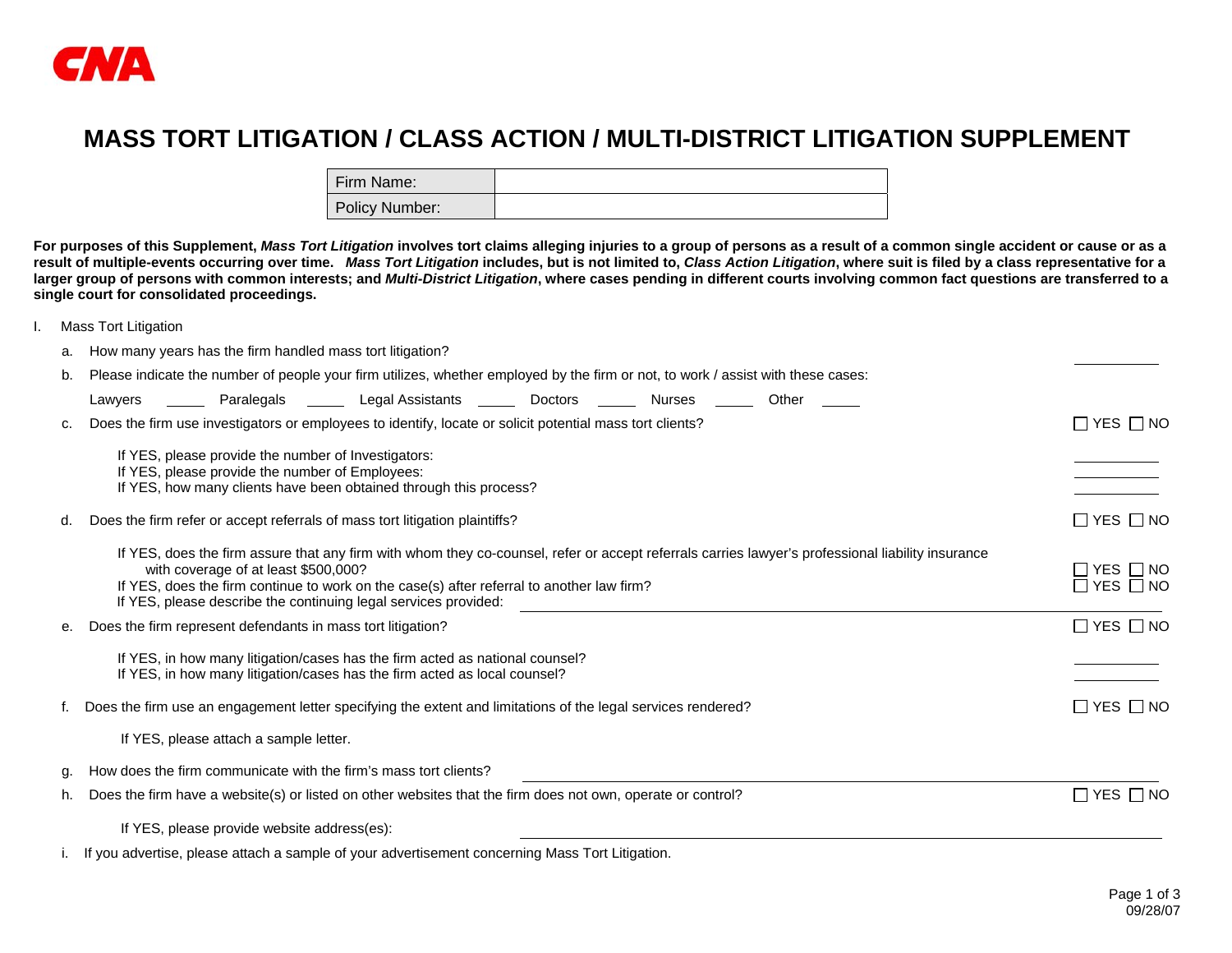

|      |    | Is the firm a part of another law firm, organization, or legal entity which also provides legal services?                                      | $\Box$ YES $\Box$ NO |
|------|----|------------------------------------------------------------------------------------------------------------------------------------------------|----------------------|
|      |    | If YES, please list the other legal entities/organizations with which the firm is associated:                                                  |                      |
| Ш.   |    | <b>Class Actions</b>                                                                                                                           |                      |
|      | a. | Has your firm ever filed a class action lawsuit?                                                                                               | $\Box$ YES $\Box$ NO |
|      |    | If YES, how many?                                                                                                                              |                      |
|      | b. | Has your firm ever defended a class action lawsuit?                                                                                            | $\Box$ YES $\Box$ NO |
|      |    | If YES, how many?                                                                                                                              |                      |
|      | c. | How many class action lawsuits filed or defended have been certified as a class action and how many members of the class opted into the class? |                      |
|      | d. | Has your firm or any attorney in your firm ever been appointed as Class Counsel for class action litigation?                                   | $\Box$ YES $\Box$ NO |
|      |    | If YES, in how many class actions have you been appointed Class Counsel?                                                                       |                      |
|      | е. | Has your firm ever represented an opt-in member of a class action lawsuit?                                                                     | $\Box$ YES $\Box$ NO |
|      |    | If YES, for each class action, how many opt-in clients have been represented?                                                                  |                      |
| III. |    | <b>Multi-District Litigation</b>                                                                                                               |                      |
|      | a. | Has your firm represented clients in cases that are involved in Multi-District Litigation (MDL)?                                               | $\Box$ YES $\Box$ NO |
|      |    | If YES, is your involvement as plaintiff or defense counsel?                                                                                   |                      |
|      |    | If YES, in how many MDLs has your firm been involved?                                                                                          |                      |
|      |    | If YES, how many clients has your firm represented in each MDL?<br>If YES, how many individual cases are involved in each MDL?                 |                      |
|      | b. | Has any attorney at your firm acted as Lead Counsel or Liaison Counsel in Multi-District Litigation?                                           | $\Box$ YES $\Box$ NO |
|      |    | If YES, how many?                                                                                                                              |                      |
|      | c. | Has any attorney at your firm participated on a Steering Committee in Multi-District Litigation?                                               | $\Box$ YES $\Box$ NO |
|      |    | If YES, how many attorneys in your firm have participated?                                                                                     |                      |
|      |    | If YES, how many?<br>If YES, have any attorneys in your firm participated on the Executive Committee of the Steering Committee?                | $\Box$ YES $\Box$ NO |
|      |    | If YES, how many attorneys in your firm have participated?                                                                                     |                      |
|      |    | If Yes, how many MDL's?                                                                                                                        |                      |